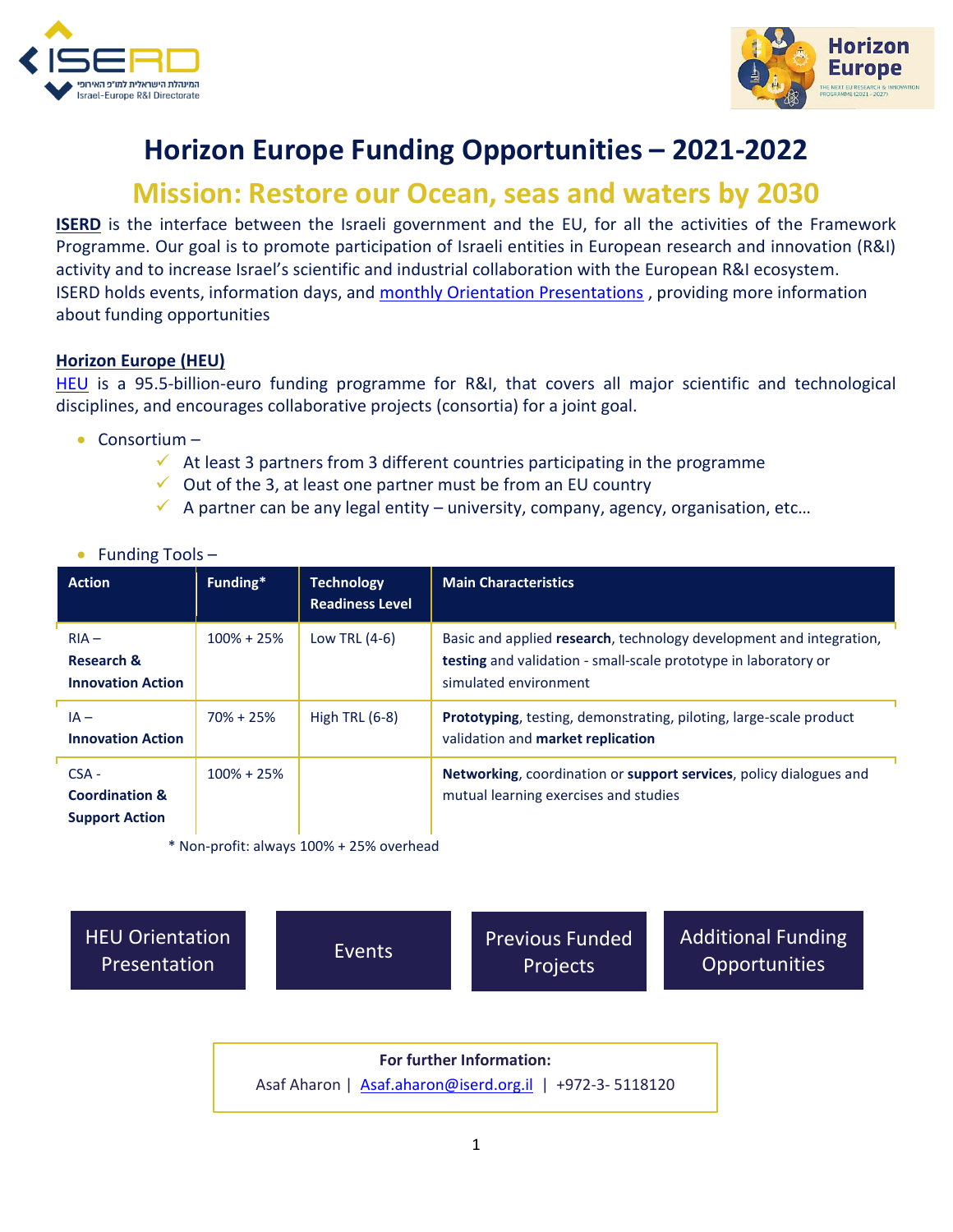



| <b>Topic</b>                                                                                                                                                    | <b>Expected TRL</b> | <b>Budget</b><br>per<br>Project<br>[ME] | No. of<br><b>Projects</b> | <b>Action</b> | <b>Deadline</b><br>[dd.mm.yyyy] |  |
|-----------------------------------------------------------------------------------------------------------------------------------------------------------------|---------------------|-----------------------------------------|---------------------------|---------------|---------------------------------|--|
| Call - Protect and restore marine and fresh water ecosystems and biodiversity                                                                                   |                     |                                         |                           |               |                                 |  |
| HORIZON-MISS-2021-OCEAN-02-01:<br><b>European Blue Parks</b>                                                                                                    | $5 - 7$             | 8.5                                     | $\overline{2}$            | IA            | 12.04.2022                      |  |
| HORIZON-MISS-2021-OCEAN-02-02:<br>Danube river basin lighthouse - restoration of<br>fresh and transitional water ecosystems                                     | $5 - 7$             | 8.5                                     | $\overline{2}$            | IA            | 12.04.2022                      |  |
| HORIZON-MISS-2021-OCEAN-02-03:<br>Atlantic and Arctic basin lighthouse - restoration of<br>marine and coastal ecosystems and increased<br>climate resilience    | $5 - 7$             | 8.5                                     | $\overline{2}$            | IA            | 12.04.2022                      |  |
| HORIZON-MISS-2021-OCEAN-02-04:<br>Danube river basin lighthouse - coordination<br>activities                                                                    |                     | 3                                       | $\mathbf{1}$              | <b>CSA</b>    | 12.04.2022                      |  |
| HORIZON-MISS-2021-OCEAN-02-05:<br>Atlantic and Arctic basins lighthouse - coordination<br><b>activities</b>                                                     |                     | 3                                       | $\mathbf{1}$              | <b>CSA</b>    | 12.04.2022                      |  |
| Call - Prevent and eliminate pollution of our ocean, seas and waters                                                                                            |                     |                                         |                           |               |                                 |  |
| HORIZON-MISS-2021-OCEAN-03-01:<br>Mediterranean sea basin lighthouse - actions to<br>prevent, minimise and remediate litter and plastic<br>pollution            | $5 - 7$             | 8                                       | $\overline{2}$            | IA            | 12.04.2022                      |  |
| HORIZON-MISS-2021-OCEAN-03-02:<br>Mediterranean sea basin lighthouse - coordination<br><b>activities</b>                                                        |                     | 3                                       | $\mathbf{1}$              | <b>CSA</b>    | 12.04.2022                      |  |
| Call - Sustainable, carbon-neutral and circular Blue economy                                                                                                    |                     |                                         |                           |               |                                 |  |
| HORIZON-MISS-2021-OCEAN-04-01:<br>Lighthouse in the Baltic and the North Sea basins -<br>Low impact marine aquaculture and multi-purpose<br>use of marine space | $5-7$               | 8                                       | 2                         | IA            | 12.04.2022                      |  |
| HORIZON-MISS-2021-OCEAN-04-02:<br>Baltic and North Sea basin lighthouse -<br>coordination activities                                                            |                     | 3                                       | $\mathbf{1}$              | <b>CSA</b>    | 12.04.2022                      |  |
| Call - Mission Enabling activities: Digital knowledge system, public mobilisation and engagement, dynamic<br>investment ecosystem                               |                     |                                         |                           |               |                                 |  |
| HORIZON-MISS-2021-OCEAN-05-01:<br><b>Underlying models for the European Digital Twin</b><br><b>Ocean</b>                                                        | $6 - 8$             | 7.00                                    | $\mathbf{1}$              | IA            | 12.04.2022                      |  |